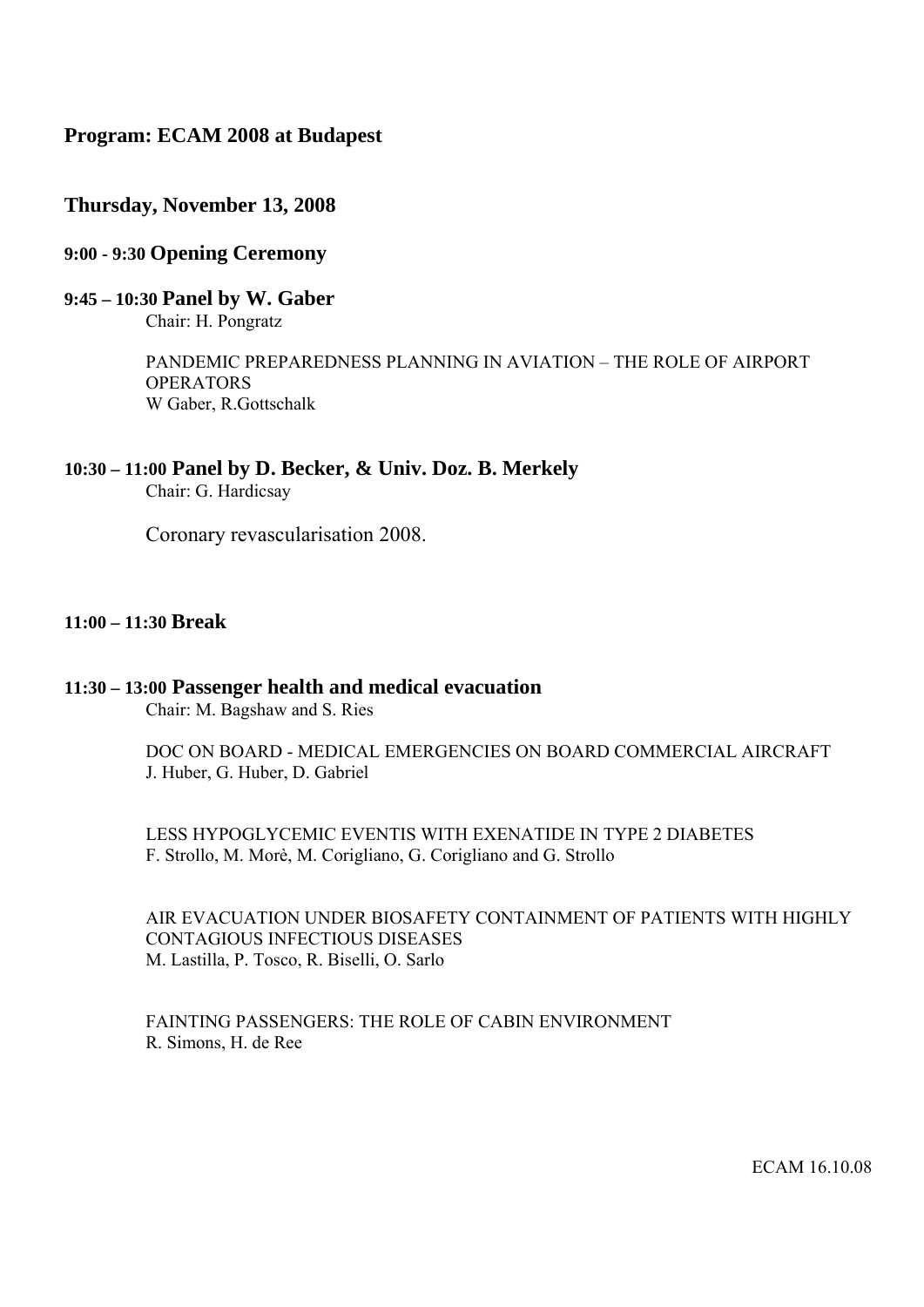## THE AEROTOXIC SYNDROME M. Bagshaw

THE PERFORMANCE OF BLOOD PRESSURE MEASURING DEVICES AT GROUND LEVEL AND AT 8,000ft M. F. Hudson

## **13:00 – 14:00 Lunch**

## **14:00 – 15:30 Aircrew health I**

Chair: C. Stern, H.-W. Teichmüller

WOULD YOU FLY WITH THIS PILOT AFTER TRAUMATIC BRAIN INJURY (TBI) A. Martin St Laurent

FUNDUS IMAGING IMPROVES EFFICACY AND SAFETY OF MEDICAL EXAMS R. Quast, H. Wilhelm

VISUAL OUTCOME AFTER CORNEAL REFRACTIVE SURGERY C. Stern, G. Kluge

CORNEAL REFRACTIVE SURGERY AMONG HUNGARIAN PILOTS FROM 2001 TO 2008 L. Ungváry

MESOPIC CONTRAST SENSITIVITY IN A YOUNG POPULATION B. Haughom, T.-E. Strand, I. Berg

AEROMEDICAL CERTIFICATION IN PROGRESSIVE MITRAL VALVE PROLAPSE E. Cataman, A. Batrinac

## **16:00 – 17:00 Aircrew health II**

Chair: L. Tjensvoll, E. Cataman

OVERWEIGHT IN MILITARY PILOTS AND WSOS IN GERMANY 1977-2006 H. Glaser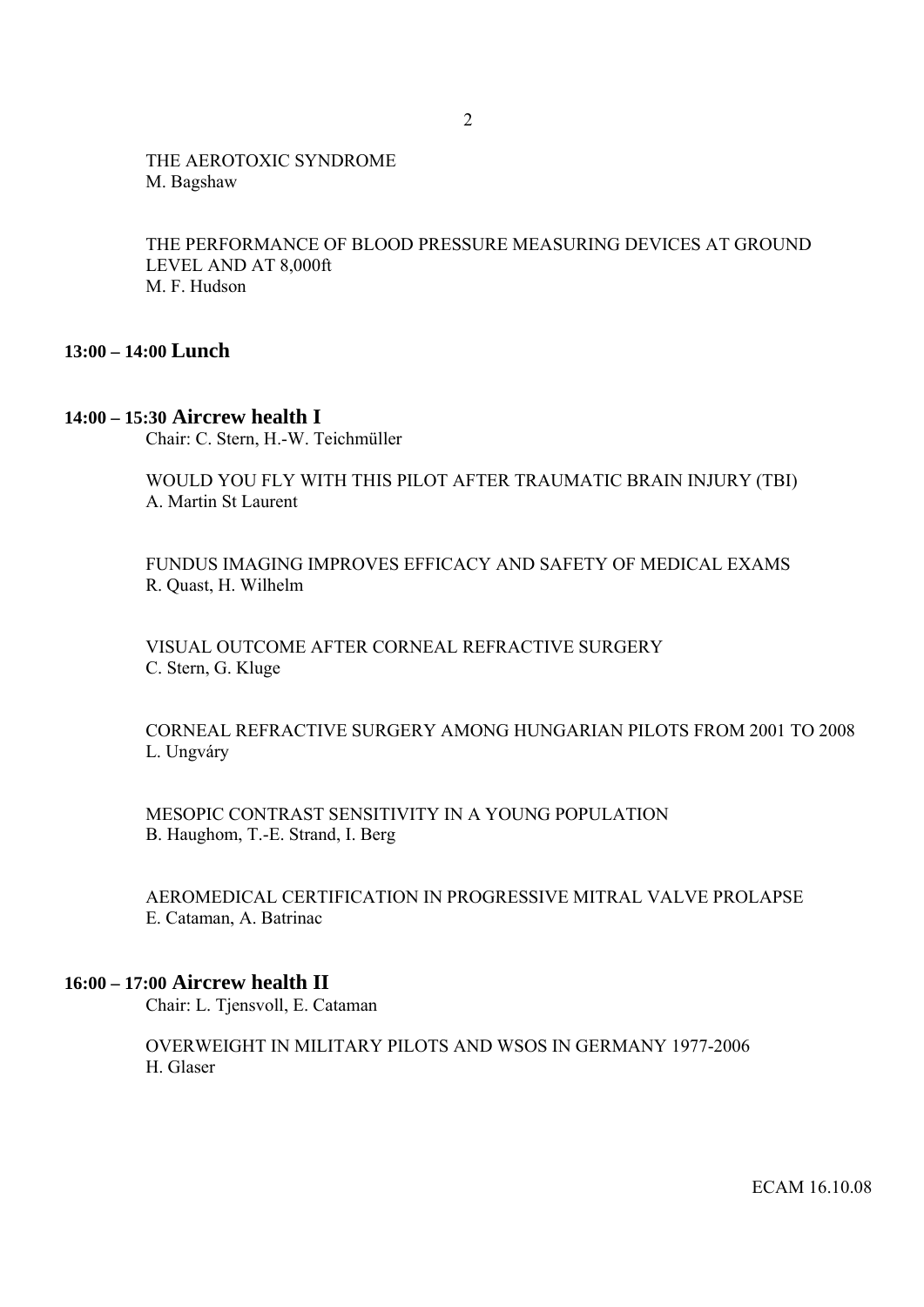### FRAMINGHAM CORONARY RISK FACTORS AT MALE AVIATION PERSONNEL – COMPARISON WITH NON AVIATION POPULATION IN SLOVAK REPUBLIC P. Daxner

### PSYCHOLOGICAL DIAGNOSTICS OF FOREIGN AIR STAFF IN AIR MILITARY HOSPITAL J. Mayerova, E. Slovenska, M. Čizmárik

NEUROCOGNITIVE PERFORMANCE IN AIRCREW IN TREATMENT WITH ANTIDEPRESSANT SSRIS AND SNRIS S. Izzo,. G. Arduino, E. Velardi,. S. Mosticoni

## **17:00 – 18:00 Poster - inspection**

#### **Friday, November 14, 2008**

#### **9:00 – 10:00 Special senses and aviation medicine**

Chair: A. Wagstaff, G. Hardicsay

VESTBULAR ANALYZER AND DESORIENTATION IN SPACE OF MILITARY PILOTS M. Spahieva, L. Aleksiev, A. Petkov, K. Kanev

THE ITALIAN AIR FORCE (ITAF) EXPERIENCE ON SPATIAL DISORIENTATION **TRAINING** M. Lucertini, P. Trivelloni, O. Sarlo

TINNITUS AND HEARING IN A NORWEGIAN AIRLINE PILOT POPULATION A. S. Wagstaff, P. Blum

EFFECTS OF HYPOXEMIC HYPOXIA ON PATTERN REVERSAL VISUAL EVOKED POTENTIALS (VEPs) D. di Blasio, G. C. Appiani, A. Carboni, N. Pescosolido

**10:00 – 10:30 Break**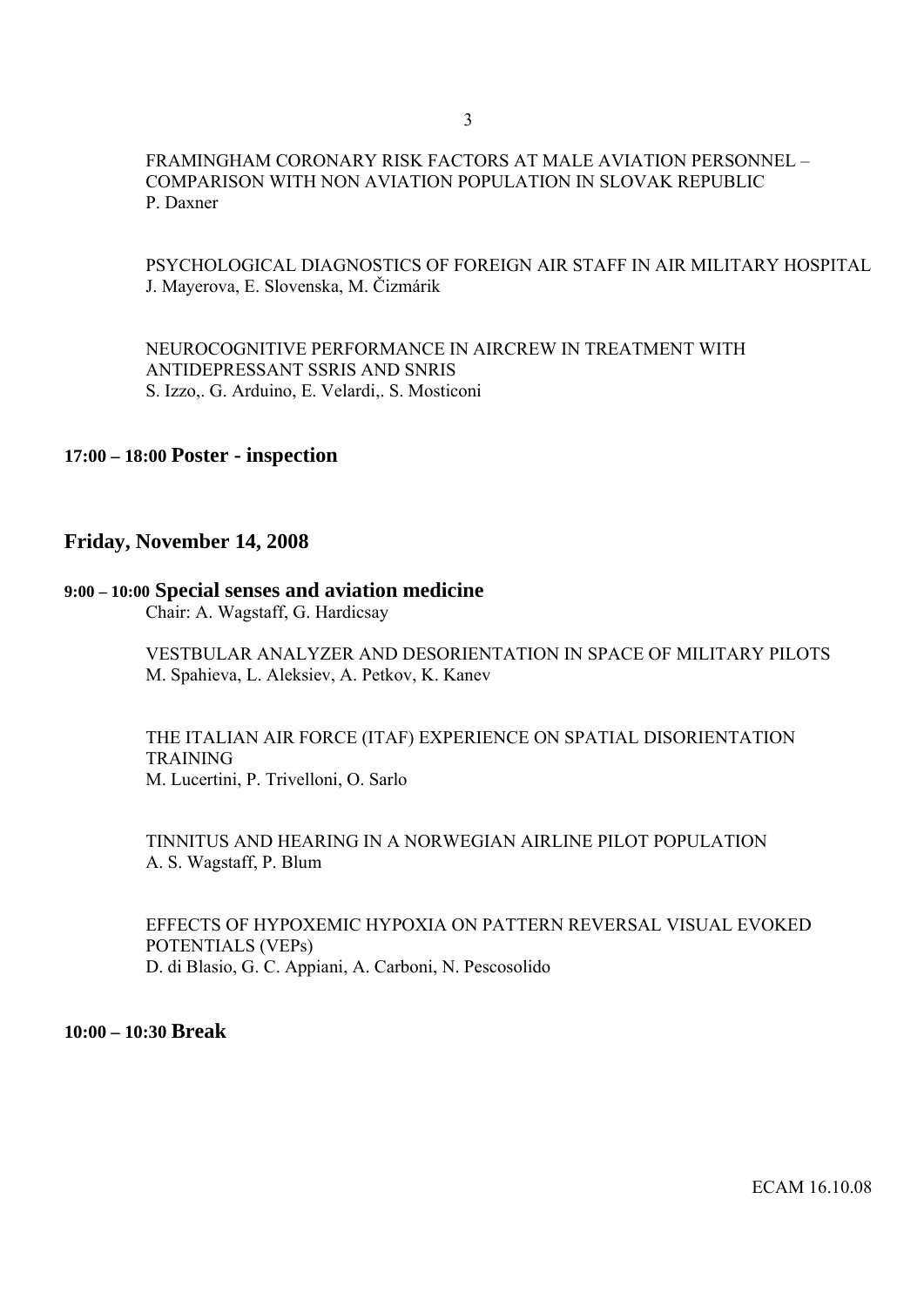#### **10:30 – 12:00 Regulations**

Chair: R. Vermeiren, V. Valentukevicius

## MEDICAL REQUIREMENTS FOR LEISURE PILOT LICENCE V. Valentukevicius (with discussion 30 min)

### IMPLEMENTATION OF EU DIRECTIVE « NOISE » INTO GERMAN LAW AND CONSEQUENCES FOR FLIGHT CREWS D.-M. Rose, H.-J. Kimpflinger, M. Vierdt, J. Hedtmann

EVALUATING WHOLE BODY VIBRATION LEVELS IN MILITARY AND CIVILIAN HELICOPTERS ACCORDING TO LEVELS DEFINED BY EC (2002/44/EC) J. I. Kåsin, A. Wagstaff

NEW REGULATIONS OF EASA NPA 2008-17C, PRACTICAL OPHTHALMOLOGICAL ASPECTS G. van Setten

THE 'IRISH' VIEW ON THE NEW REGULATIONS FOR MEDICAL CERTIFICATION. WILL IT ALL CHANGE? A. Roodenburg

### **12:00 – 13:00 Lunch**

#### **13:00 – 14:30 Hypoxia**

Chair: A. Wagstaff, H. Pongratz

CONSIDERATIONS CONCERNING PRACTICAL HYPOXIA TRAINING FOR COMMERCIAL AIRCREW R. Simons ( Intro by Virgilijus Valentucevicius ESAM) (30 min and 15 min discussion)

CARDIAC ARREST DURING HYPOBARIC CHAMBER EXPOSURE AT A YOUNG PILOT M. Anghel, I. Capanu, M. Muresan

RESISTANCE ASSESSMENT TO HYPOBARIC-HYPOXIC STRESS THROUGH SIMULTANEOUS MONITORING OF THE ECG RECORDING AND OXYGEN SATURATION I. Capanu, D. Vlad, S. Berbecar

ECAM 16.10.08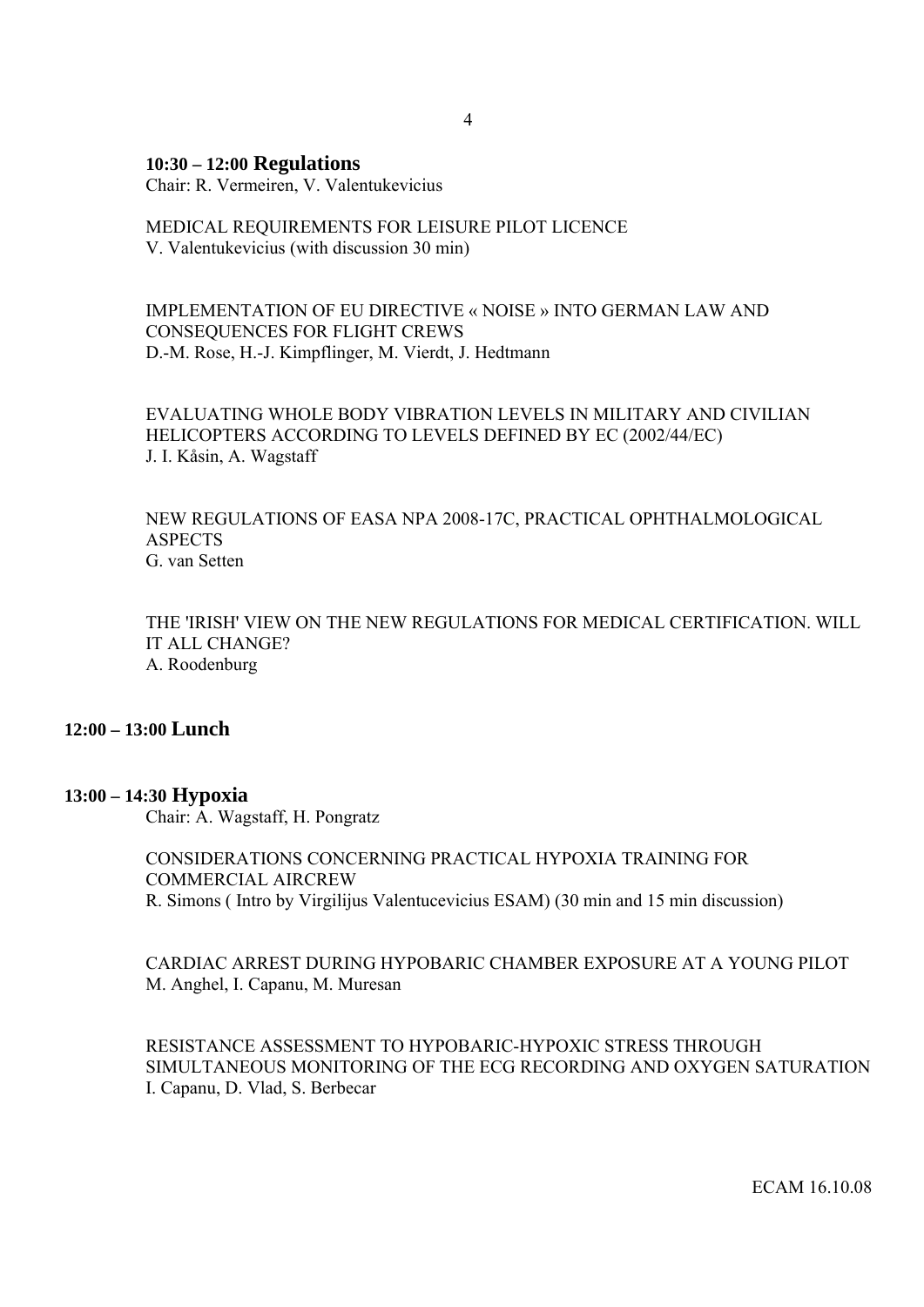HYPOXIA AWARENESS: THE PRESENT AND FUTURE OF HYPOXIC TRAINING OF HUNGARIAN MILITARY AIRCREW S. Szabó, A. Grósz, Zs. Tótka

**14:30 – 15:00 Break**

**15:00 – 16:30 Would You Fly with this Pilot? Case discussions' Moderation Gabor Hardicsay**

**16:30** – **16:45 Closing Remarks** 

---------------------------------------------------------------------------------------------------------------------------------

*The oral presentations in general are 10 min and 5 min discussion*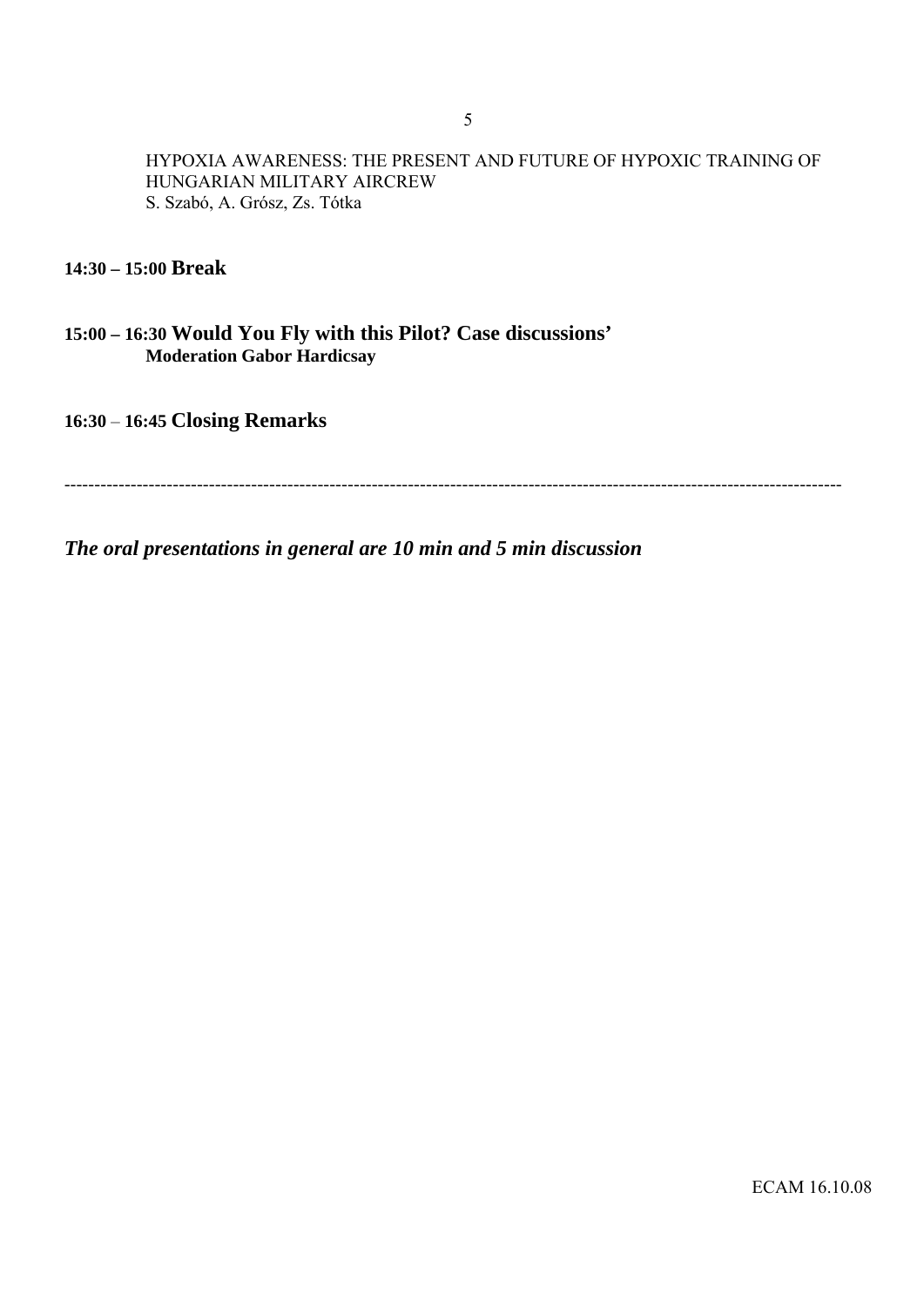## **Posters**

ASSESSMENT OF PUSH-PULL EFFECTS: A NEW PROCEDURE BASED ON A TEXTILE WEARABLE SYSTEM FOR VITAL SIGNS RECORDING A. G. Guadagno, S. Cacopardo, P. Trivelloni, F. Rizzo, P. Meriggi, M. di Rienzo

INJURY- AND FATALITY-RATES IN GERMAN GENERAL AVIATION ACCIDENTS – A FIVE YEAR REVIEW **C.** Neuhaus, M. Dambier, E. Glaser, J. Hinkelbein, H. Pongratz

ADVANCED CORONARY DIAGNOSTICS: MULTI-DETECTOR COMPUTER TOMOGRAPHY (MDCT) TO DIAGNOSE CORONARY HEART DISEASE (CHD) IN MILITARY PILOTS C. Wonhas, J. Hausleiter, C. Ledderhos, S. Martinoff, A. Schömig

DEVELOPING A METHOD FOR THE QUANTITATIVE ASSESSMENT OF G-MEASLES C. Ledderhos, B. Debrabant, K. Debrabant, R. Mörlin, A. Gens

COMPARISON OF STUDIES ON GENERAL AVIATION ACCIDENTS IN DIFFERENT COUNTRIES USING THE HFACS MODEL C. J. Hinkelbein, M. Dambier, E. Glaser, C. Neuhaus, H. Pongratz

A SIMPLE TECHNIQUE FOR GRAVITY SIMULATION  $(+1G<sub>Z</sub>, 0G<sub>Z</sub>, AND -1G<sub>Z</sub>)$ DEMONSTRATES COMPROMISED LUNG FUNCTION C. Neuhaus, M. Dambier, E. Glaser, J. Hinkelbein, H. Pongratz

POSSIBILITIES FOR THE DETECTION OF IN-FLIGHT HYPOXIA – PULSE OXIMETRY C. Ledderhos, A. Gens, G. Rall

MEASURING PSYCHIC STRESS WITH BIOLOGICAL DATA A. Grósz, E. Tóth, Á. Szatmári

SIGNAL DETECTION IN HYPOBARIC HYPOXIA - A STRESS SITUATION A. Grósz, E. Tóth, Á. Szatmári

MARKOV STATE TRANSITION MODELS FOR THE PREDICTION OF CHANGES IN SLEEP STRUCTURE INDUCED BY AIRCRAFT NOISE M. Basner, U. Siebert

ECAM 16.10.08